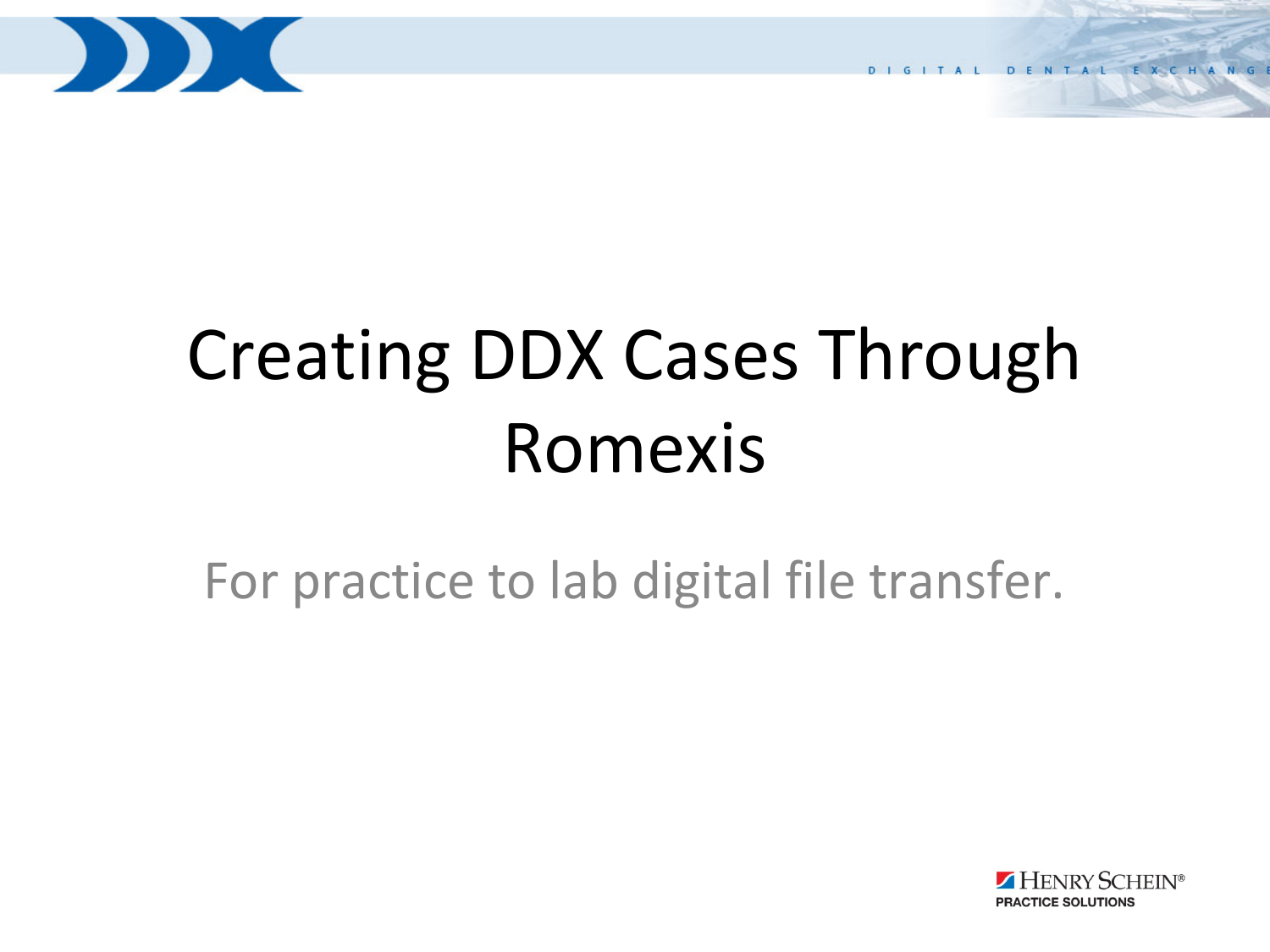

DIGITAL DENTAL EXCHANGE

# **Select your patient**

|                                   |                                                                                 | Planmeca Romexis 3.8.3.R 17/12/14 - Default Provider (sysadm) - Licensed to: Henry Schein Demo License |                            |              |                 |                     |
|-----------------------------------|---------------------------------------------------------------------------------|--------------------------------------------------------------------------------------------------------|----------------------------|--------------|-----------------|---------------------|
|                                   |                                                                                 |                                                                                                        |                            |              |                 |                     |
| <b>ILANMEC/</b><br>Romexis        | All Patients DICOM Worklist DICOM Query/Retrieve Find by Image Cloud Management |                                                                                                        |                            |              |                 |                     |
| $\blacksquare$<br>Find by Name    |                                                                                 | Find Find Assigned                                                                                     | Clear<br>Select<br>Refresh |              |                 |                     |
| <b>Person ID</b>                  | <b>Last Name</b>                                                                | <b>First Name</b>                                                                                      | <b>Date Of Birth</b>       | Age          | Gender          | <b>Phone Number</b> |
| Patients<br>Planmeca <sub>2</sub> | Patient                                                                         | Test                                                                                                   |                            |              |                 |                     |
| Planmeca4                         | Monitor                                                                         | Test                                                                                                   |                            |              |                 |                     |
| <b>LK234</b>                      | Kobold                                                                          | Lynda                                                                                                  | 09/05/14                   | $\mathbf{0}$ |                 |                     |
| <b>MB112</b>                      | Brown                                                                           | Mary                                                                                                   |                            |              |                 |                     |
|                                   |                                                                                 |                                                                                                        |                            |              | <b>PLANMECA</b> |                     |
|                                   |                                                                                 |                                                                                                        |                            |              | Romexis         |                     |
|                                   |                                                                                 |                                                                                                        |                            |              |                 |                     |
|                                   |                                                                                 |                                                                                                        |                            |              |                 |                     |
| Report                            |                                                                                 |                                                                                                        |                            |              |                 |                     |

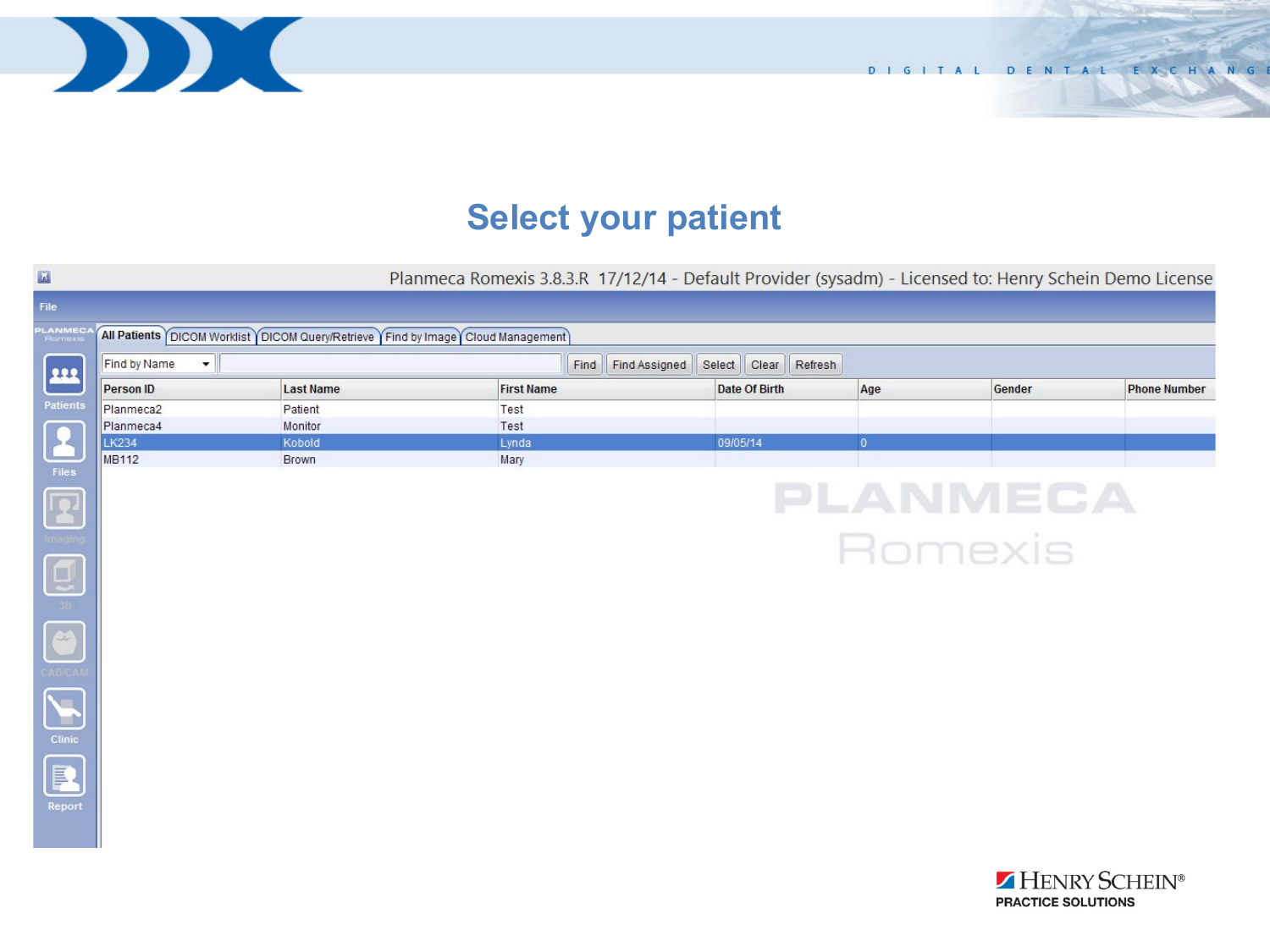

#### DIGITAL DENTAL EXCHANGE

## **Choose your files**

- **Select CAD/CAM from the left hand menu**
- **Select the files you want to transfer**
- **Click the "DDX Export" link**



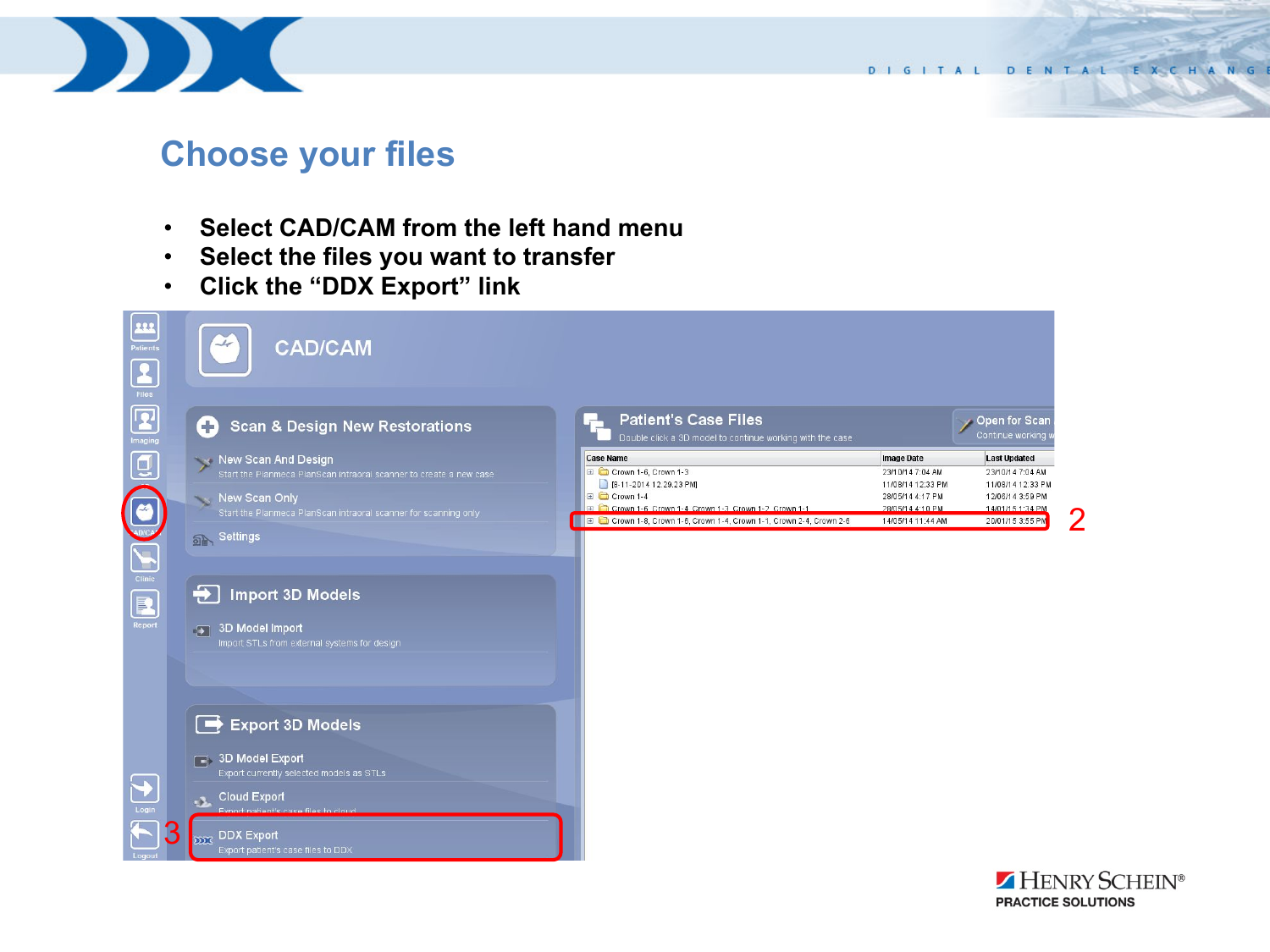

## **Create DDX Case**

- **Click "Create A New Case"**
- **Complete the DDX Case in the web browser that opens**
- **Leave DDX Cloud window open in the background during case creation**

| <b>Existing Cases</b><br>Practi<br><b>Lab Name</b><br><b>Add Date</b><br><b>Cancel date</b><br>Cance<br><b>Patient id</b><br><b>Upd Date</b><br>OPEN<br><b>HS Dental Lab</b><br>2014-05-23 2014-05-28<br>LK234<br>$\overline{c}$<br>Ω.<br>$\overline{2}$<br>CLOS HS Dental Lab<br>2014-05-28 2014-06-05<br><b>LK234</b><br><br>OPEN<br>2014-09-26 2014-09-26<br>LK234<br>3<br>$\cdots$<br>2014-05-14 2014-05-23<br>$\overline{2}$<br>CLOS HS Demo Lab<br><b>LK234</b><br>a.<br>×<br>Created<br><b>Mime Type</b><br>Originator<br><b>Originator Name</b> |  |  |  |  |                     |
|---------------------------------------------------------------------------------------------------------------------------------------------------------------------------------------------------------------------------------------------------------------------------------------------------------------------------------------------------------------------------------------------------------------------------------------------------------------------------------------------------------------------------------------------------------|--|--|--|--|---------------------|
| Case id Status<br>114<br>119<br>1318                                                                                                                                                                                                                                                                                                                                                                                                                                                                                                                    |  |  |  |  |                     |
|                                                                                                                                                                                                                                                                                                                                                                                                                                                                                                                                                         |  |  |  |  | <b>Patient Name</b> |
|                                                                                                                                                                                                                                                                                                                                                                                                                                                                                                                                                         |  |  |  |  | Kobold, Lynda       |
|                                                                                                                                                                                                                                                                                                                                                                                                                                                                                                                                                         |  |  |  |  | Kobold, Lynda       |
| 1376<br>Selected Case<br>Case Info<br><b>Case Files</b><br><b>Image Name</b>                                                                                                                                                                                                                                                                                                                                                                                                                                                                            |  |  |  |  | Kobold, Lynda       |
|                                                                                                                                                                                                                                                                                                                                                                                                                                                                                                                                                         |  |  |  |  | Kobold, Lynda       |
|                                                                                                                                                                                                                                                                                                                                                                                                                                                                                                                                                         |  |  |  |  |                     |
|                                                                                                                                                                                                                                                                                                                                                                                                                                                                                                                                                         |  |  |  |  |                     |
|                                                                                                                                                                                                                                                                                                                                                                                                                                                                                                                                                         |  |  |  |  |                     |
| LK234<br>Kobold Lynda                                                                                                                                                                                                                                                                                                                                                                                                                                                                                                                                   |  |  |  |  |                     |
| Shared Accounts <b>%</b><br><b>Comment</b><br><b>Image Type</b><br>Size (KB)<br><b>Exposure Date</b><br><b>Updated date</b>                                                                                                                                                                                                                                                                                                                                                                                                                             |  |  |  |  |                     |
| 18305.0<br>20/01/15<br>20/01/15<br>Prep<br>23522.0<br>20/01/15<br>20/01/15<br>Opposing                                                                                                                                                                                                                                                                                                                                                                                                                                                                  |  |  |  |  |                     |
| Surf<br>Surf<br>Get New Case Info<br>Add File(s)<br>Create A New Case                                                                                                                                                                                                                                                                                                                                                                                                                                                                                   |  |  |  |  |                     |
| Patient<br>O STL (3D Models Only) O PLY (3D Models + ICE View) O Native PlanCAD (All Data)<br>Log List                                                                                                                                                                                                                                                                                                                                                                                                                                                  |  |  |  |  |                     |
| $\boldsymbol{\mathsf{x}}$<br>Close                                                                                                                                                                                                                                                                                                                                                                                                                                                                                                                      |  |  |  |  |                     |

HENRY SCHEIN® **PRACTICE SOLUTIONS** 

DIGITAL DENTAL EXCHANGE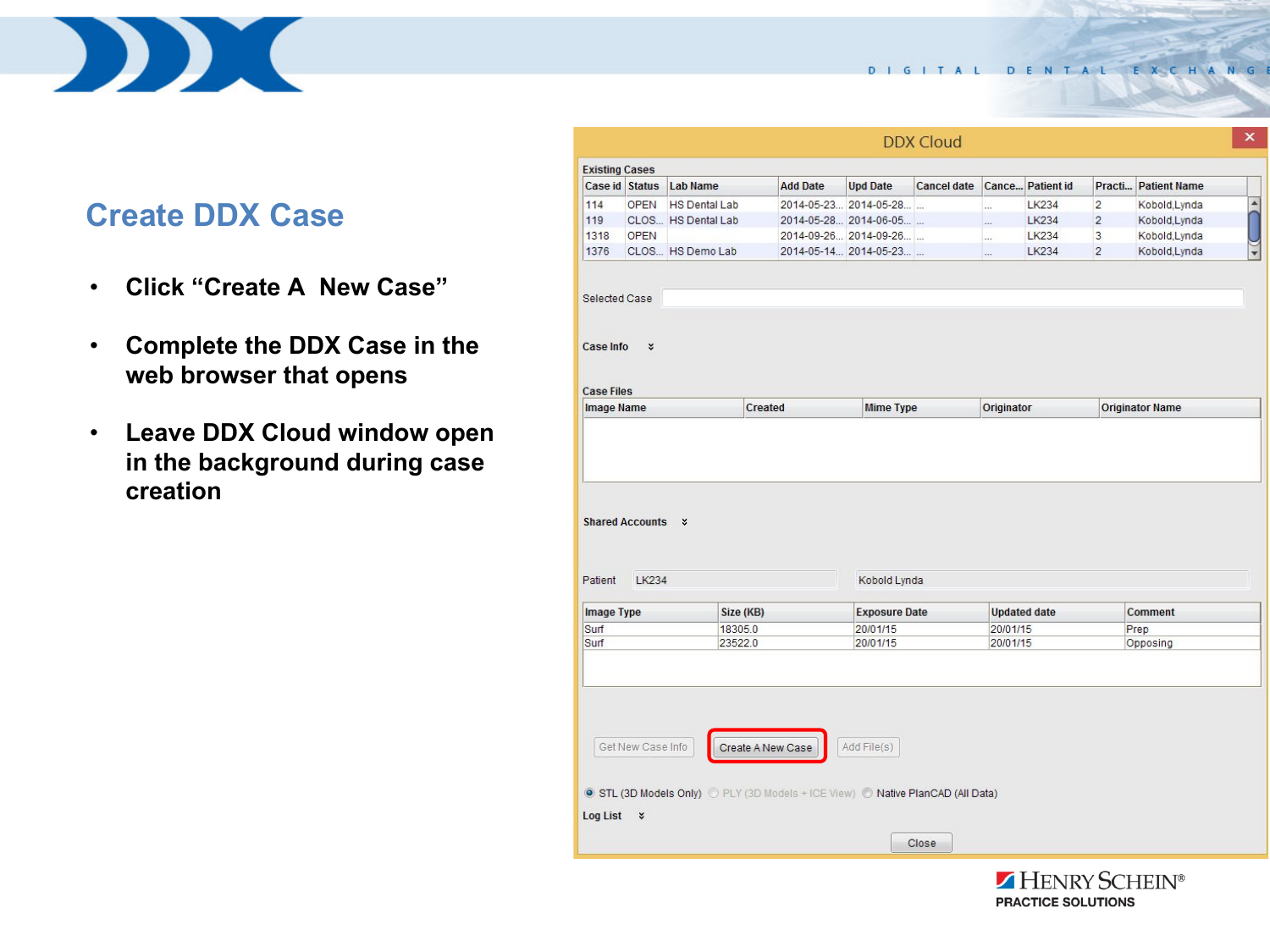

### **Select A Lab**

• **Select a lab from the list in My Labs and click "Use Lab"**

#### **Schedule a New Case**

#### Select a Lab

| <b>My Labs</b>                      |   | <b>Find A Lab</b> |        |              |    |       |
|-------------------------------------|---|-------------------|--------|--------------|----|-------|
| DDX Dental Lab<br>Will's Dental Lab |   | Search in         | Canada | $\checkmark$ | by | Lab N |
| HS Demo Lab                         |   |                   |        |              |    |       |
| <b>DDX Milling Center</b>           |   |                   |        |              |    |       |
| DDX Offline Lab                     |   |                   |        |              |    |       |
| Johnson                             |   |                   |        |              |    |       |
| Teeth 'n Stuff                      |   |                   |        |              |    |       |
| <b>HS Dental Lab</b>                |   |                   |        |              |    |       |
| <b>Bez Labs</b>                     | v |                   |        |              |    |       |
| Buchanan Laboratory Fake            |   |                   |        |              |    |       |

#### **Lab Details**



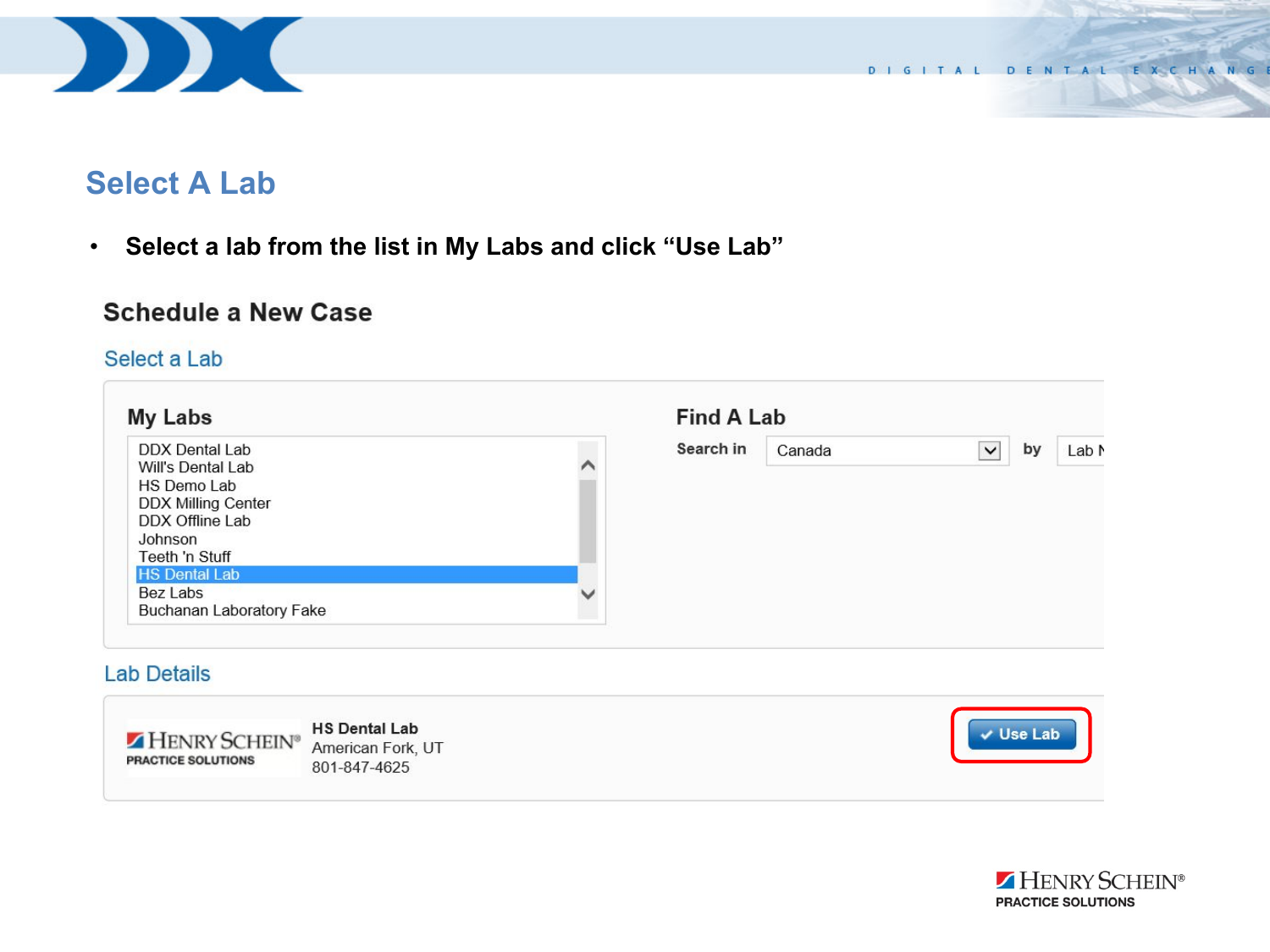

DIGITAL DENTAL EXCHANGE

#### **Schedule a New Case**

| Provider*                          | Dr. Nick DeSalvo<br>۰                                                                                                                                                                                  | Gender                 |
|------------------------------------|--------------------------------------------------------------------------------------------------------------------------------------------------------------------------------------------------------|------------------------|
| <b>First Name</b>                  | Lynda                                                                                                                                                                                                  | <b>Patient Chart</b>   |
| Last Name*                         | Kobold                                                                                                                                                                                                 | <b>Birth Date</b>      |
|                                    | <b>Work Requested</b>                                                                                                                                                                                  |                        |
| Send Date *                        | $\bullet$<br>Feb 10, 2015                                                                                                                                                                              | <b>Enclosures</b>      |
| Procedure *                        | $\langle \mathbf{p} \rangle$<br><b>Select Procedure</b><br>÷.                                                                                                                                          |                        |
|                                    | + Add Another Procedure                                                                                                                                                                                |                        |
| <b>Notes</b>                       |                                                                                                                                                                                                        |                        |
| $\mathbb{Z}$<br>Subject            | 国<br>$\mathscr{L}$<br>Apply Te -<br>$\overline{\phantom{a}}$                                                                                                                                           | <b>Coupon Code</b>     |
| В<br>$\underline{\mathsf{U}}$<br>I | $\overline{\mathbb{D}}$<br>$\ddot{\mathbf{e}}$<br>$\mathbb{G}$<br>$\begin{matrix} 1 \equiv & \bullet \equiv \\ \bullet \equiv & \bullet \end{matrix}$<br>$\aleph$<br>非 拒 99<br>$\qquad \qquad \otimes$ | Try-in <b>A</b> Emerg. |
|                                    |                                                                                                                                                                                                        | Tags                   |



# **Complete the DDX Case**

- **Select a procedure and fill out all relevant fields**
- **Click the submit button**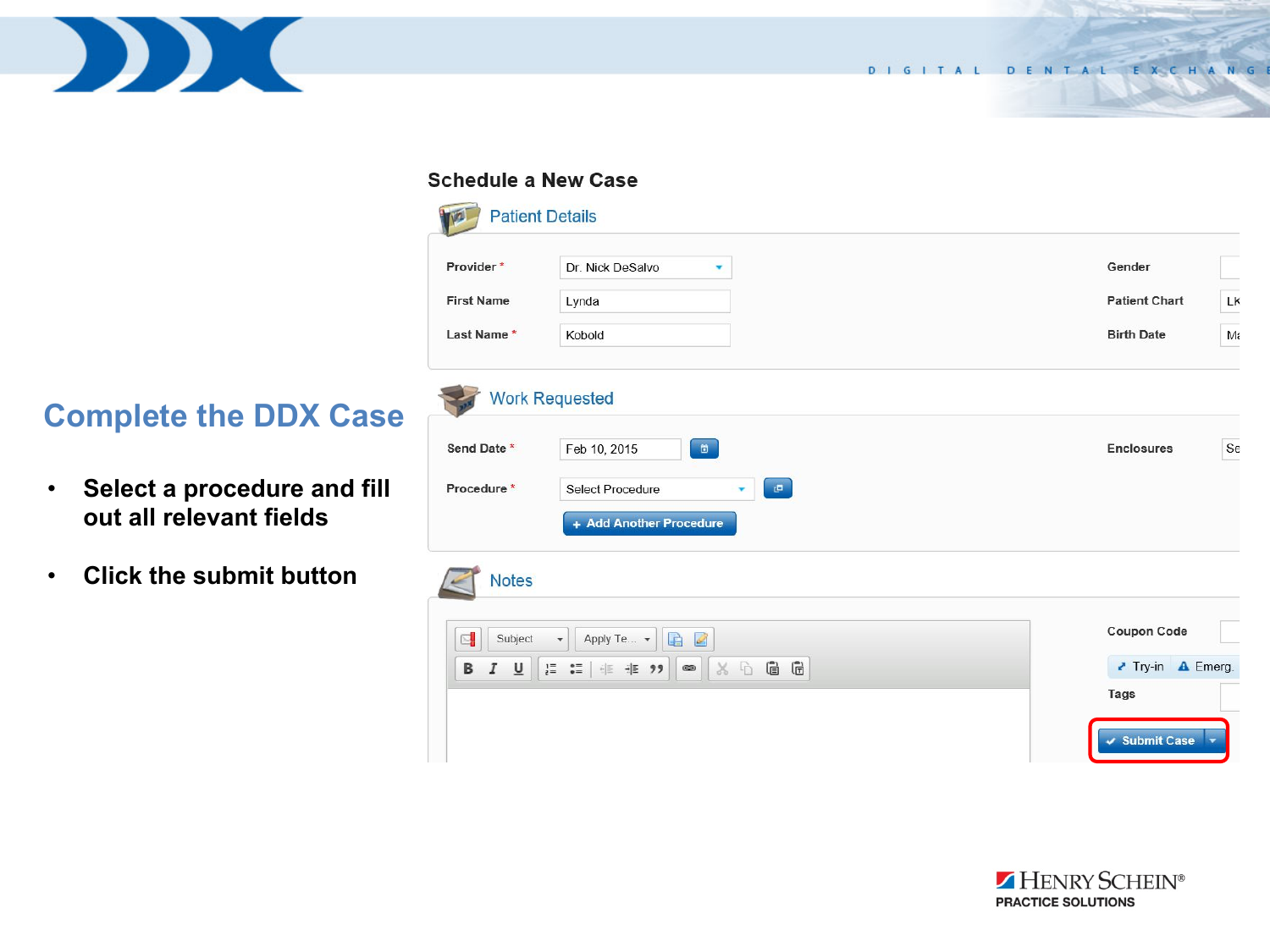

## **Upload Files**

- **Once case is submitted Romexis will automatically detect the new case and upload the selected files.**
- **Uploading progress is indicated by the progress bar at the bottom of the DDX Cloud window highlighted in this picture**
- **The DDX Cloud window will close automatically when complete**

| <b>Existing Cases</b>        |                          |                      |                   |                       |                    |                      |                         |                |                        |  |
|------------------------------|--------------------------|----------------------|-------------------|-----------------------|--------------------|----------------------|-------------------------|----------------|------------------------|--|
|                              | <b>Case id Status</b>    | <b>Lab Name</b>      | <b>Add Date</b>   | <b>Upd Date</b>       | <b>Cancel date</b> |                      | <b>Cance</b> Patient id | Practi         | <b>Patient Name</b>    |  |
| 438                          | <b>OPEN</b>              | <b>HS Dental Lab</b> | 2014-12-22        |                       | Ω.                 | Щ,                   | LK234                   | $\overline{2}$ | Kobold, Lynda          |  |
| 438                          | <b>OPEN</b>              | <b>HS Dental Lab</b> | 2014-12-22        |                       | ă.                 | ä.                   | <b>LK234</b>            | $\overline{c}$ | Kobold, Lynda          |  |
| 567                          | <b>OPEN</b>              | <b>HS Dental Lab</b> | 2015-02-10        |                       |                    |                      | <b>LK234</b>            | $\overline{2}$ | Kobold, Lynda          |  |
| 95                           | <b>OPEN</b>              | HR Dental Lah        |                   | 2014-05-14 2014-05-15 |                    |                      | 1K22A                   | $\overline{2}$ | Kohold Lynda           |  |
| Case Info                    | ¥                        |                      |                   |                       |                    |                      |                         |                |                        |  |
| <b>Case Files</b>            |                          |                      |                   |                       |                    |                      |                         |                |                        |  |
| <b>Image Name</b>            |                          |                      | Created           | <b>Mime Type</b>      |                    | Originator           |                         |                | <b>Originator Name</b> |  |
|                              | Shared Accounts <b>%</b> |                      |                   |                       |                    |                      |                         |                |                        |  |
|                              | <b>LK234</b>             |                      |                   | Kobold Lynda          |                    |                      |                         |                |                        |  |
| Patient<br><b>Image Type</b> |                          | Size (KB)            |                   | <b>Exposure Date</b>  |                    |                      | <b>Updated date</b>     |                | <b>Comment</b>         |  |
| Surf<br>Surf                 |                          | 18305.0<br>23522.0   |                   | 20/01/15<br>20/01/15  |                    | 20/01/15<br>20/01/15 |                         |                | Prep                   |  |
|                              |                          |                      |                   |                       |                    |                      |                         |                | Opposing               |  |
|                              |                          |                      |                   |                       | 0%                 |                      |                         |                |                        |  |
|                              | Get New Case Info        |                      | Create A New Case | Add File(s)           |                    |                      |                         |                |                        |  |

DIGITAL DENTAL EXCHANG

HENRY SCHEIN® **PRACTICE SOLUTIONS**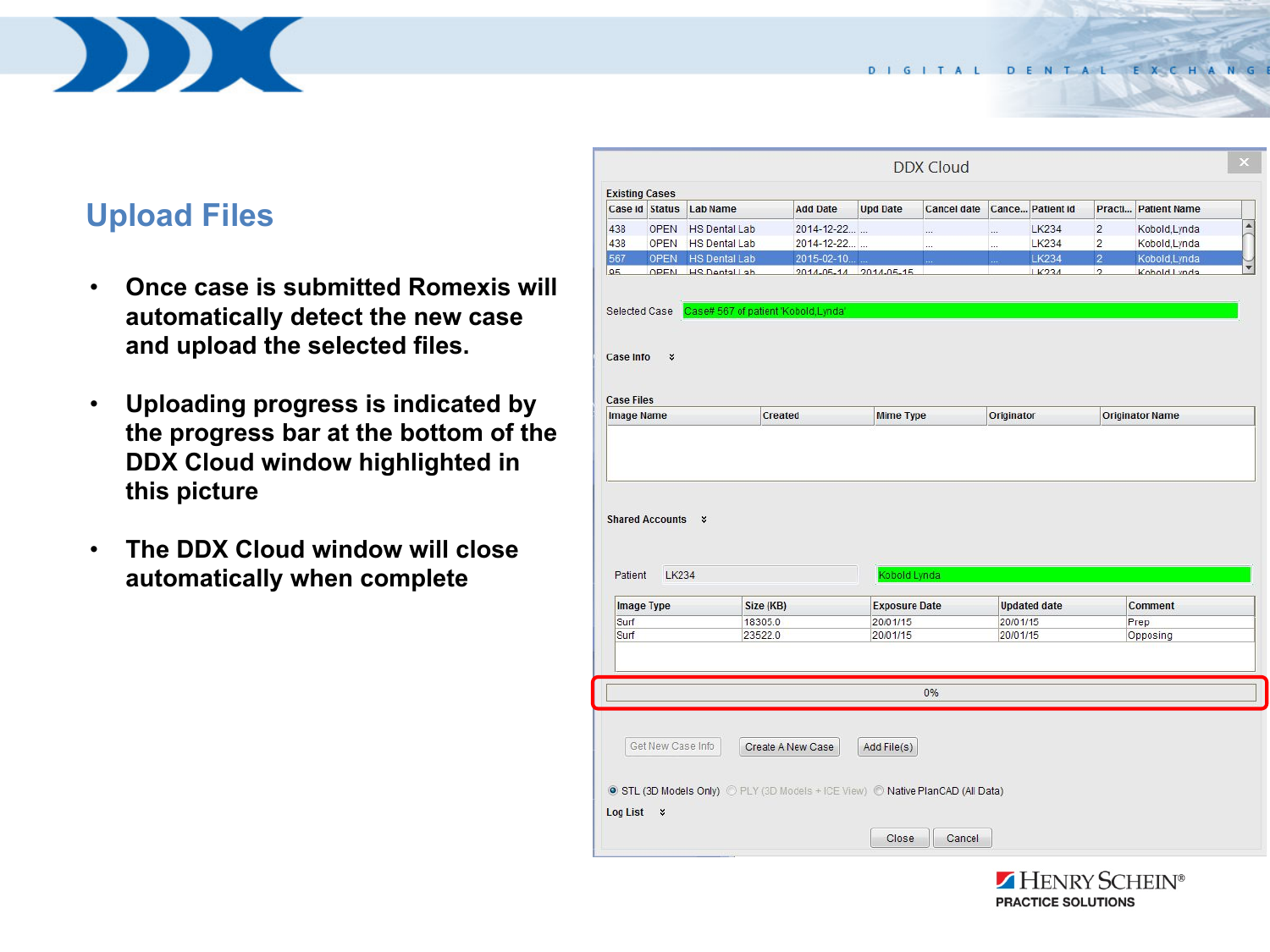

# **Verify Files are Attached**

**You can refresh the web browser window to see that the files were successfully attached to the DDX case**

| <b>Case #567</b>                                                                       |   |                                                          | <b>a</b> Print -<br>× Cancel |
|----------------------------------------------------------------------------------------|---|----------------------------------------------------------|------------------------------|
| <b>Return Date:</b><br>Feb 12, 2015                                                    |   | Patient:<br>Lynda Kobold<br>$\bullet$                    |                              |
| Send Date:<br>Feb 10, 2015                                                             |   | <b>Patient Appointment:</b><br>Not Entered               |                              |
| Provider:<br>Dr. Nick DeSalvo                                                          |   | Status:<br>DDX Case in Progress                          |                              |
| <b>Case Monitoring:</b><br>Not Following                                               |   | <b>Practice Arrived:</b><br>Not Arrived<br>Tags:<br>None |                              |
|                                                                                        |   | <b>Work Requested</b>                                    |                              |
| <b>Description</b><br><b>Units</b><br>$\Rightarrow$<br>$\mathbf{1}$<br>e.max Crown [+] |   |                                                          |                              |
| <b>Attached Files</b>                                                                  |   |                                                          |                              |
|                                                                                        |   |                                                          |                              |
| 6                                                                                      | 6 |                                                          |                              |

HENRY SCHEIN® **PRACTICE SOLUTIONS** 

DIGITAL DENTAL EXCHANGE